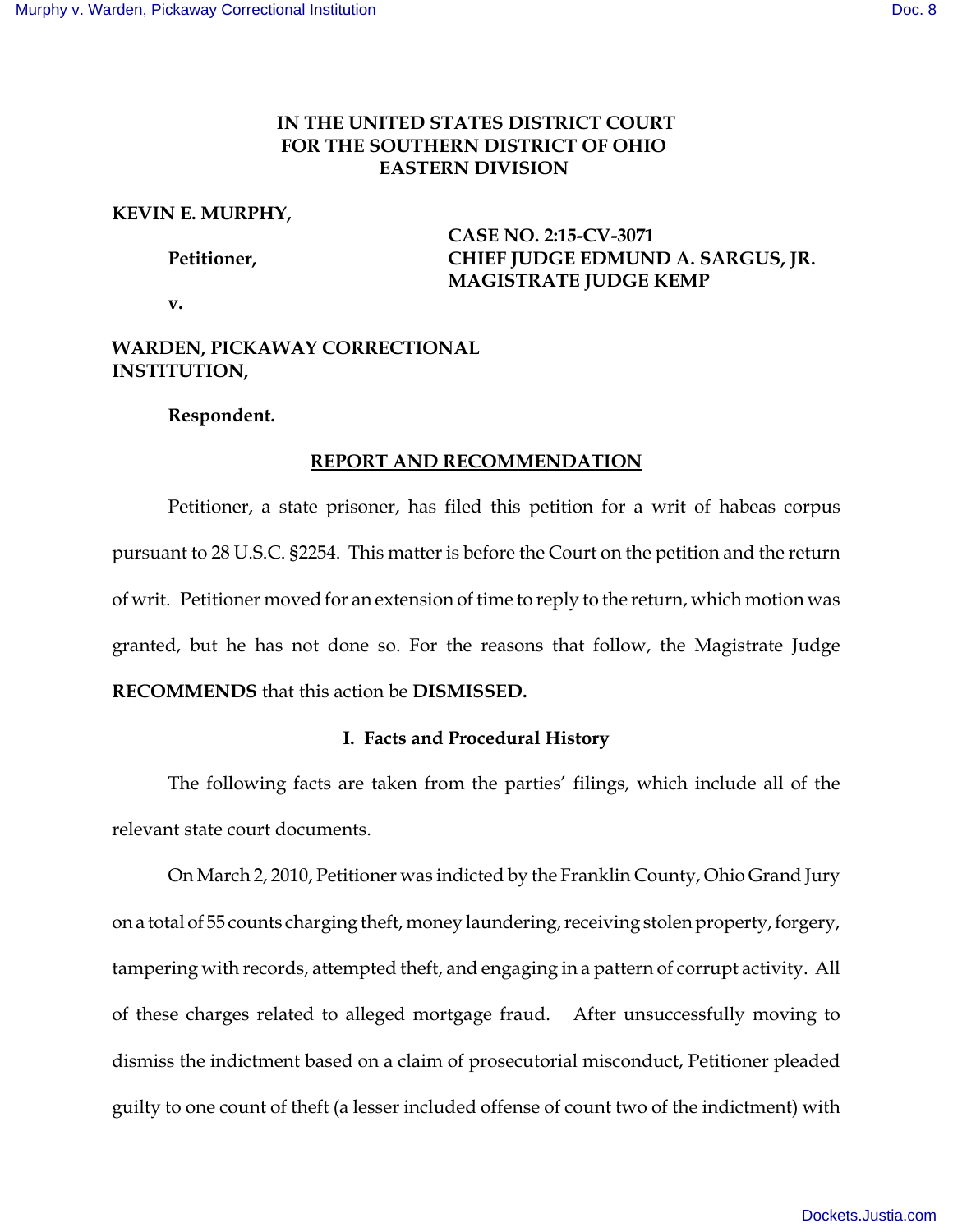an agreement that the prosecutor would not request a prison term longer than seven years.

*Return*, Ex. 8. After the trial court accepted his plea, Petitioner was sentenced to six years

in prison to be followed by three years of post-release control. *Return*, Ex. 10.

Through new counsel, Petitioner appealed to the Tenth District Court of Appeals.

Counsel subsequently moved for leave to withdraw and to file an *Anders* brief. The brief

(Ex. 17) raised the following three assignments of error:

I. Appellant's sentence of six years is not consistent with sentences imposed for similar crimes committed by similar offenders, as required by R.C. 2929.11;

II. The trial court's order of restitution was not based on the victim's actual economic loss, not based on competent and credible evidence in the record, and did not bear a reasonable relationship to the loss suffered; and

III. Under *Anders v. California*, the court is obligated to review the transcript for any non-frivolous issues or errors that could be appealed.

Petitioner, acting *pro se*, filed a motion for leave to file a supplemental brief on appeal, asking to raise additional arguments about prosecutorial misconduct and sentencing error (failing to accept mitigating circumstances presented at sentencing). Ex. 18. That motion was granted, and the court of appeals considered the issues raised in the supplemental brief, though not in a later-filed addendum that the court deemed untimely. In a decision issued on December 19, 2013 , the Tenth District Court of Appeals affirmed Petitioner's conviction and sentence. *State v. Murphy*, 2013 WL 6726913 (Franklin Co. App. Dec. 19, 2013). That court subsequently denied Petitioner's motion for reconsideration. Ex. 43. Petitioner timely sought review of the court of appeals' decision in the Ohio Supreme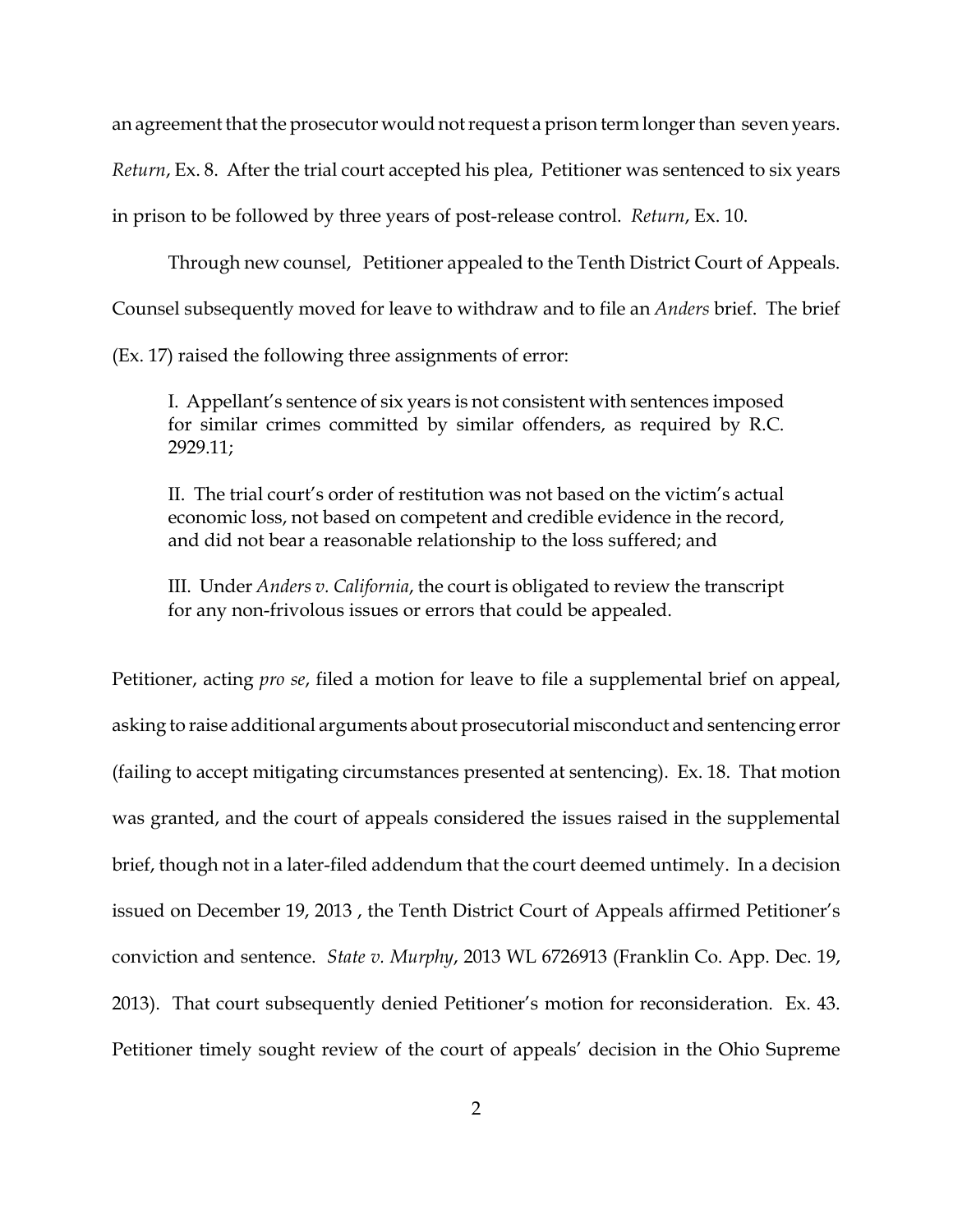Court, raising only two issues: that the court of appeals failed to review the entire trial court transcript (part of it was not submitted to that court in connection with the initial appeal) and that the court of appeals erred in denying his motion for reconsideration. That effort was unsuccessful. *Return*, Ex. 48.

Petitioner made a number of additional state court filings. They included (1) a motion for reopening pursuant to App.R. 26(B), which alleged ineffective assistance of appellate counsel (*Return*, Ex. 49), and which was denied as untimely (*Return*, Ex. 59); and (2) a post-conviction petition filed pursuant to R.C. §2953.21 rasing claims of ineffective assistance of trial counsel (Ex. 64), as supplemented by Ex. 71, and which was denied based on the doctrine of *res judicata* (Ex. 77). Petitioner appealed both decisions; the Ohio Supreme Court declined to accept the first appeal, and the Tenth District Court of Appeals affirmed the second decision, also relying on *res judicata*. Ex. 82. The Ohio Supreme Court did not accept that matter for review, either, actually rendering its decision shortly after Petitioner filed his habeas corpus petition in this Court. Ex. 86. Petition made some other state court filings as well, but they are not relevant to the claims he presents here.

On December 10, 2015, Petitioner filed this federal habeas corpus petition, which he signed on December 2, 2015. He raises these grounds for relief:

**Ground one**: Appellant's sentence of six years is not consistent with sentences imposed for similar crimes committed by similar offenders, as required by R.C. 2929.11, R.C. 2929.14, and is in violation of the Eight (sic) Amendment to the United States Constitution.

**Ground Two**: The trial court's order of restitution was not based on the victim's actual economic loss, and not based on competent and credible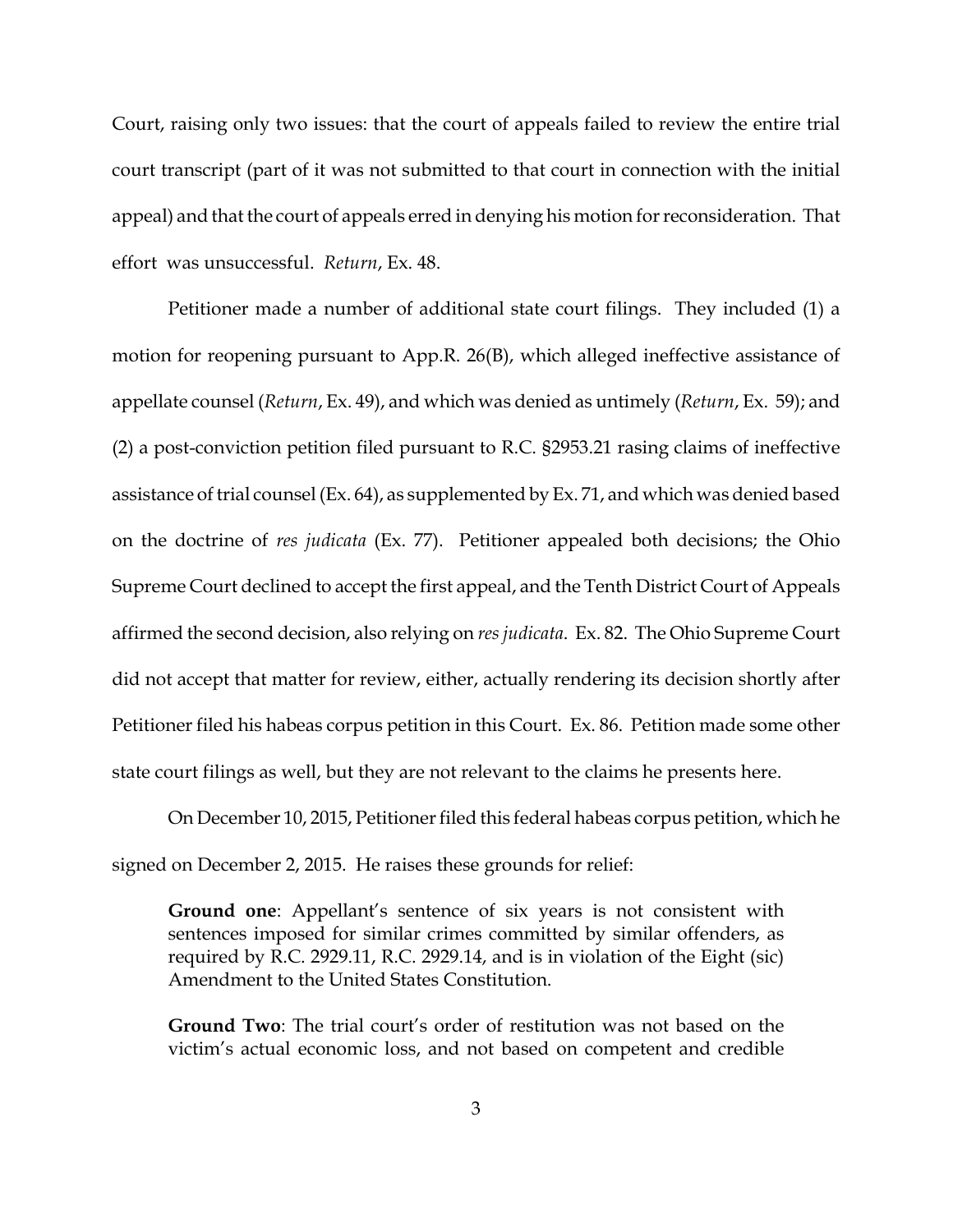evidence contained in the record. The minimal amount of evidence did not bear a reasonable relationship to the loss suffered, in violation of the Fifth Amendment of the United States Constitution which was Petitioner's right to Due Process, and was insufficient to prove all elements of the crime.

**Ground Three**: The trial court erred to the prejudice of Petitioner by not accepting any of the mitigating evidence attempted to be presented by trial counsel, for the purpose of sentencing pursuant to O.R.C. 2929.14.

**Ground Four**: The Petitioner was denied effective assistance of counsel and due process of law in violation of the Fifth, Sixth and Fourteenth Amendments of the United States Constitution where errors in the cumulative show counsel abandonded (sic) Petitioner and failed to properly represent his client in the proceedings.

In the *Return*, Respondent argues that neither Ground One and Ground Two states a cognizable federal constitutional claim, and that Grounds Three and Four, in addition to other failings, have been procedurally defaulted. The Court begins its analysis with that argument.

#### **II. Procedural Default**

Congress has provided that state prisoners who are in custody in violation of the Constitution or laws or treaties of the United States may apply to the federal courts for a writ of habeas corpus. 28 U.S.C. §2254(a). In recognition of the equal obligation of the state courts to protect the constitutional rights of criminal defendants, and in order to prevent needless friction between the state and federal courts, a state criminal defendant with federal constitutional claims is required to present those claims to the state courts for consideration. 28 U.S.C. §2254(b), (c). If he fails to do so, but still has an avenue open to him by which he may present his claims, then his petition is subject to dismissal for failure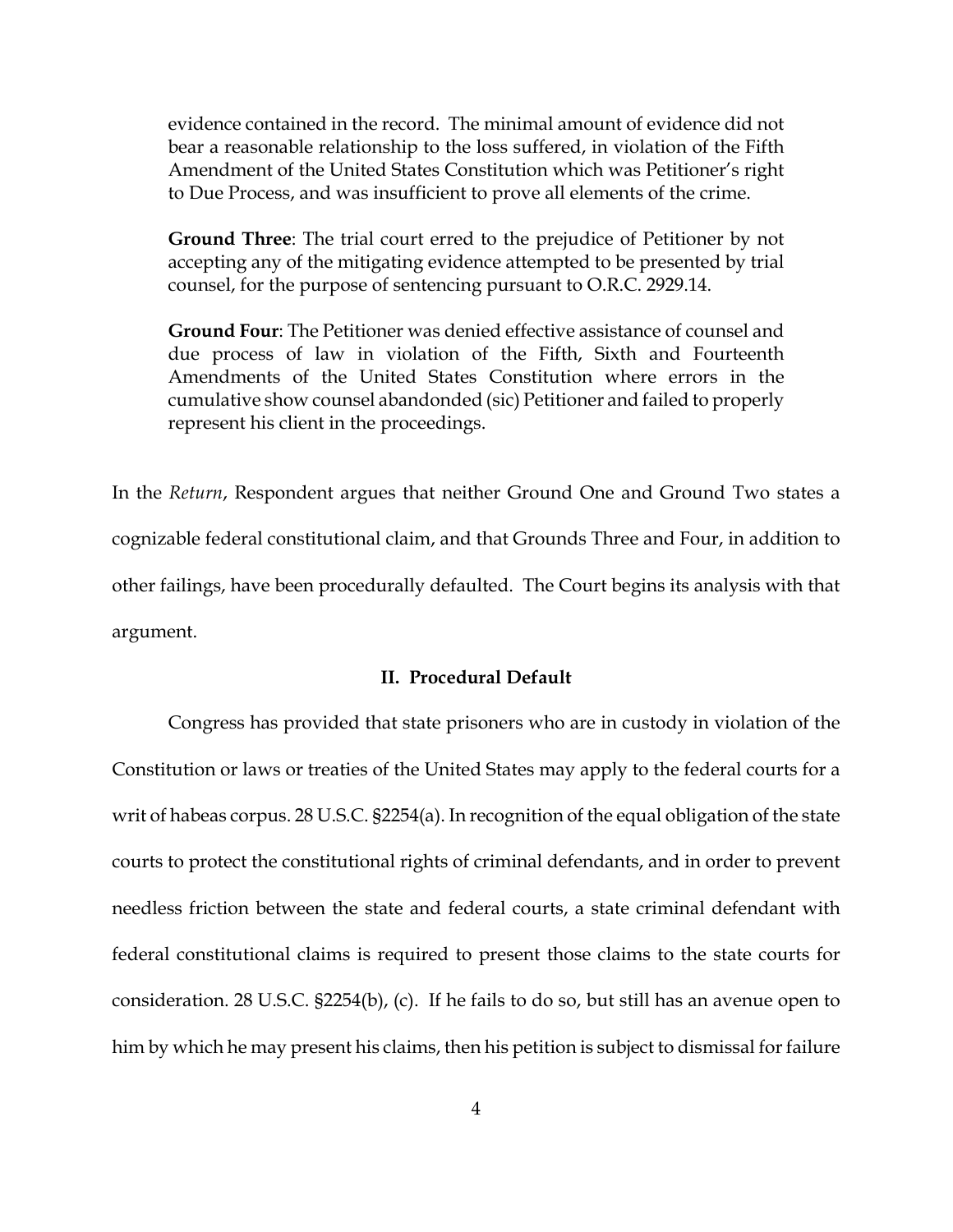to exhaust state remedies. *Id.; Anderson v. Harless*, 459 U.S. 4, 6, 103 (1982 (*per curiam*) (citing *Picard v. Connor*, 404 U.S. 270, 275–78 (1971)). Where a petitioner has failed to exhaust his claims but would find those claims barred if later presented to the state courts, "there is a procedural default for purposes of federal habeas...." *Coleman v. Thompson*, 501 U.S. 722, 735 n. 1 (1991).

The term "procedural default" has come to describe the situation where a person convicted of a crime in a state court fails (for whatever reason) to present a particular claim to the highest court of the State so that the State has a fair chance to correct any errors made in the course of the trial or the appeal before a federal court intervenes in the state criminal process. This "requires the petitioner to present 'the same claim under the same theory' to the state courts before raising it on federal habeas review." *Hicks v. Straub*, 377 F.3d 538, 552–53 (6th Cir. 2004) (quoting *Pillette v. Foltz*, 824 F.2d 494, 497 (6th Cir. 1987)). One of the aspects of "fairly presenting" a claim to the state courts is that a habeas petitioner must do so in a way that gives the state courts a fair opportunity to rule on the federal law claims being asserted. That means that if the claims are not presented to the state courts in the way in which state law requires, and the state courts therefore do not decide the claims on their merits, neither may a federal court do so. In the words used by the Supreme Court in *Wainwright v. Sykes*, 433 U.S. 72, 87 (1977), "contentions of federal law which were not resolved on the merits in the state proceeding due to respondent's failure to raise them there as required by state procedure" also cannot be resolved on their merits in a federal habeas case-that is, they are "procedurally defaulted."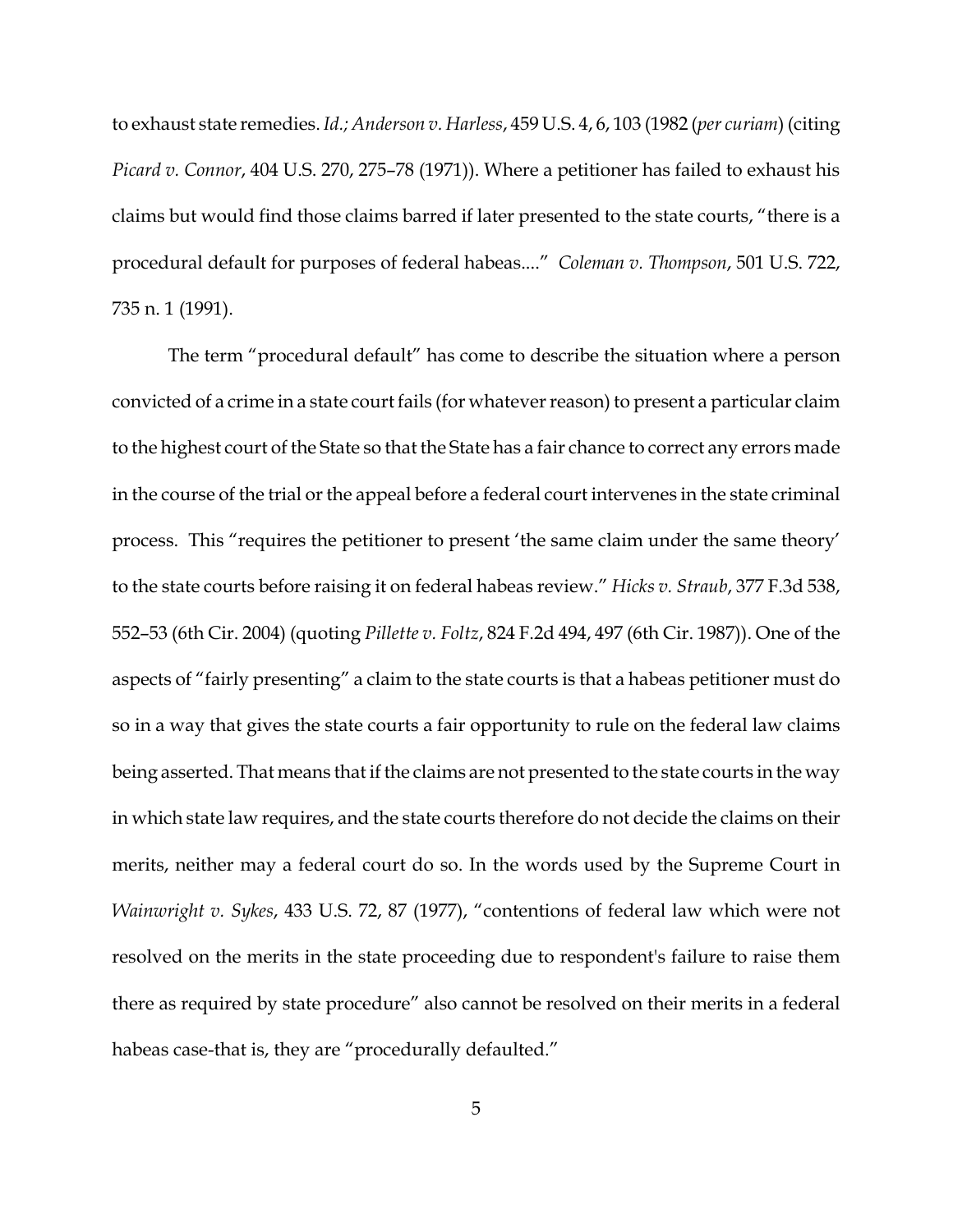In the Sixth Circuit, a four-part analysis must be undertaken when the state argues that a federal habeas claim is waived by the petitioner's failure to observe a state procedural rule. *Maupin v. Smith*, 785 F.2d 135, 138 (6th Cir. 1986). "First, the court must determine that there is a state procedural rule that is applicable to the petitioner's claim and that the petitioner failed to comply with the rule." *Id.* Second, the Court must determine whether the state courts actually enforced the state procedural sanction. *Id*. Third, it must be decided whether the state procedural forfeiture is an adequate and independent state ground upon which the state can rely to foreclose review of a federal constitutional claim. *Id.* Finally, if the Court has determined that a state procedural rule was not complied with, and that the rule was an adequate and independent state ground, then the petitioner must demonstrate that there was cause for him not to follow the procedural rule, and that he was actually prejudiced by the alleged constitutional error. *Id*. This "cause and prejudice" analysis applies to failures to raise or preserve issues for review at the appellate level. *Leroy v. Marshall*, 757 F.2d 94 (6th Cir. 1985).

Turning to the fourth part of the *Maupin* analysis, in order to establish cause, petitioner must show that "some objective factor external to the defense impeded counsel's efforts to comply with the State's procedural rule." *Murray v. Carrier*, 477 U.S. 478, 488 (1986). Constitutionally ineffective counsel may constitute cause to excuse a procedural default. *Edwards v. Carpenter*, 529 U.S. 446, 453 (2000). In order to constitute cause, an ineffective assistance of counsel claim generally must " 'be presented to the state courts as an independent claim before it may be used to establish cause for a procedural default.' "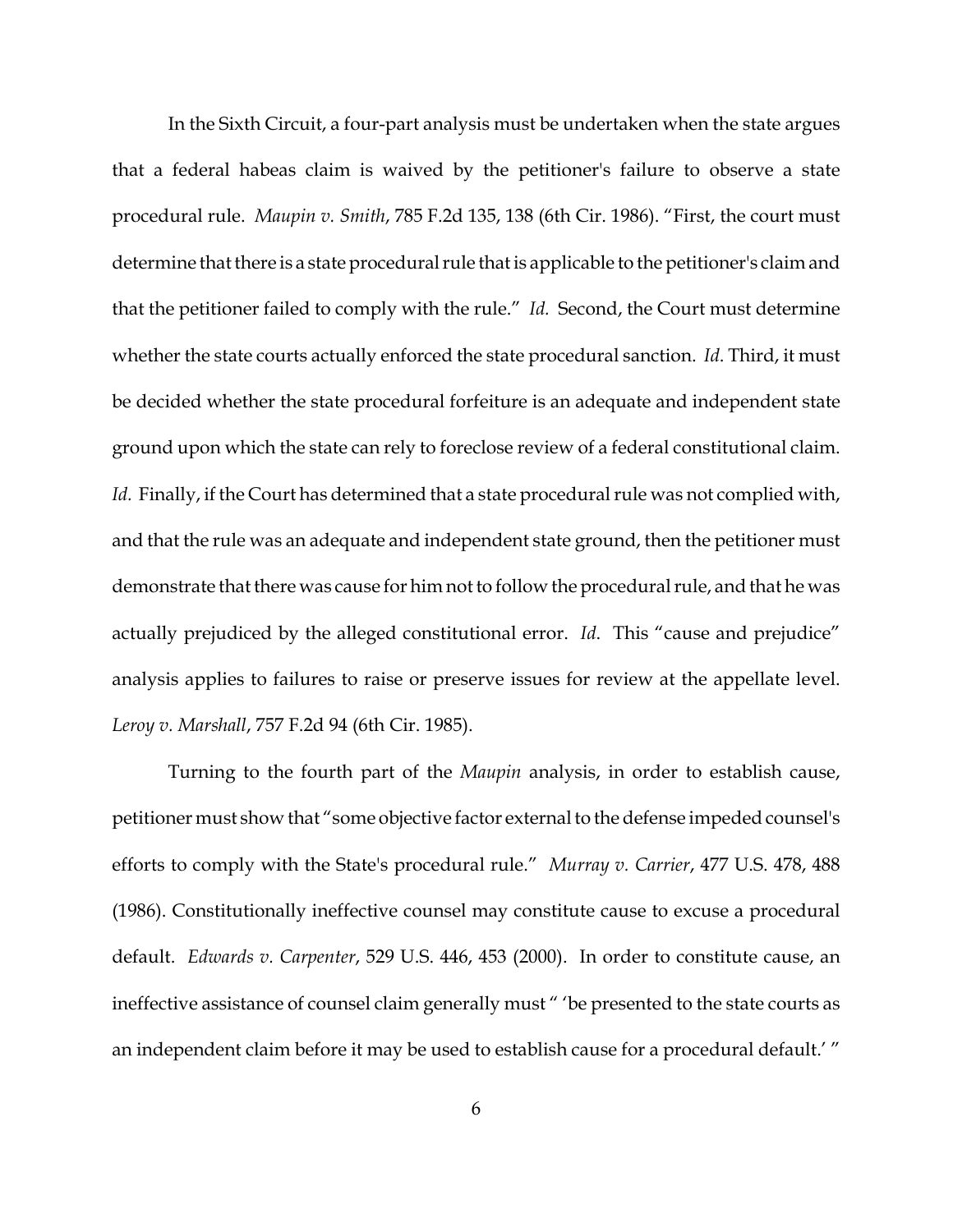*Edwards,* 529 U.S. at 452 (quoting *Murray v. Carrier*, 477 U.S. 478, 479 (1986)). That is because, before counsel's ineffectiveness will constitute cause, "that ineffectiveness must itself amount to a violation of the Sixth Amendment, and therefore must be both exhausted and not procedurally defaulted." *Burroughs v. Makowski*, 411 F.3d 665, 668 (6th Cir. 2005). Or, if procedurally defaulted, petitioner must be able to "satisfy the 'cause and prejudice' standard with respect to the ineffective-assistance claim itself." *Edwards v. Carpenter*, 529 U.S. 446, 450–51 (2000). The Supreme Court explained the importance of this requirement:

> We recognized the inseparability of the exhaustion rule and the procedural-default doctrine in *Coleman*: "In the absence of the independent and adequate state ground doctrine in federal habeas, habeas petitioners would be able to avoid the exhaustion requirement by defaulting their federal claims in state court. The independent and adequate state ground doctrine ensures that the States' interest in correcting their own mistakes is respected in all federal habeas cases." 501 U.S., at 732, 111 S.Ct. 2546, 115 L.Ed.2d 640. We again considered the interplay between exhaustion and procedural default last Term in *O'Sullivan v. Boerckel*, 526 U.S. 838, 119 S.Ct. 1728, 144 L.Ed.2d 1 (1999), concluding that the latter doctrine was necessary to " 'protect the integrity' of the federal exhaustion rule." *Id*., at 848, 526 U.S. 838, 119 S.Ct. 1728, 144 L.Ed.2d 1 (quoting id., at 853, 526 U.S. 838, 119 S.Ct. 1728, 144 L.Ed.2d 1 (STEVENS, J., dissenting)). The purposes of the exhaustion requirement, we said, would be utterly defeated if the prisoner were able to obtain federal habeas review simply by " 'letting the time run' " so that state remedies were no longer available. *Id*., at 848, 526 U.S. 838, 119 S.Ct. 1728, 144 L.Ed.2d 1. Those purposes would be no less frustrated were we to allow federal review to a prisoner who had presented his claim to the state court, but in such a manner that the state court could not, consistent with its own procedural rules, have entertained it. In such circumstances, though the prisoner would have "concededly exhausted his state remedies," it could hardly be said that, as comity and federalism require, the State had been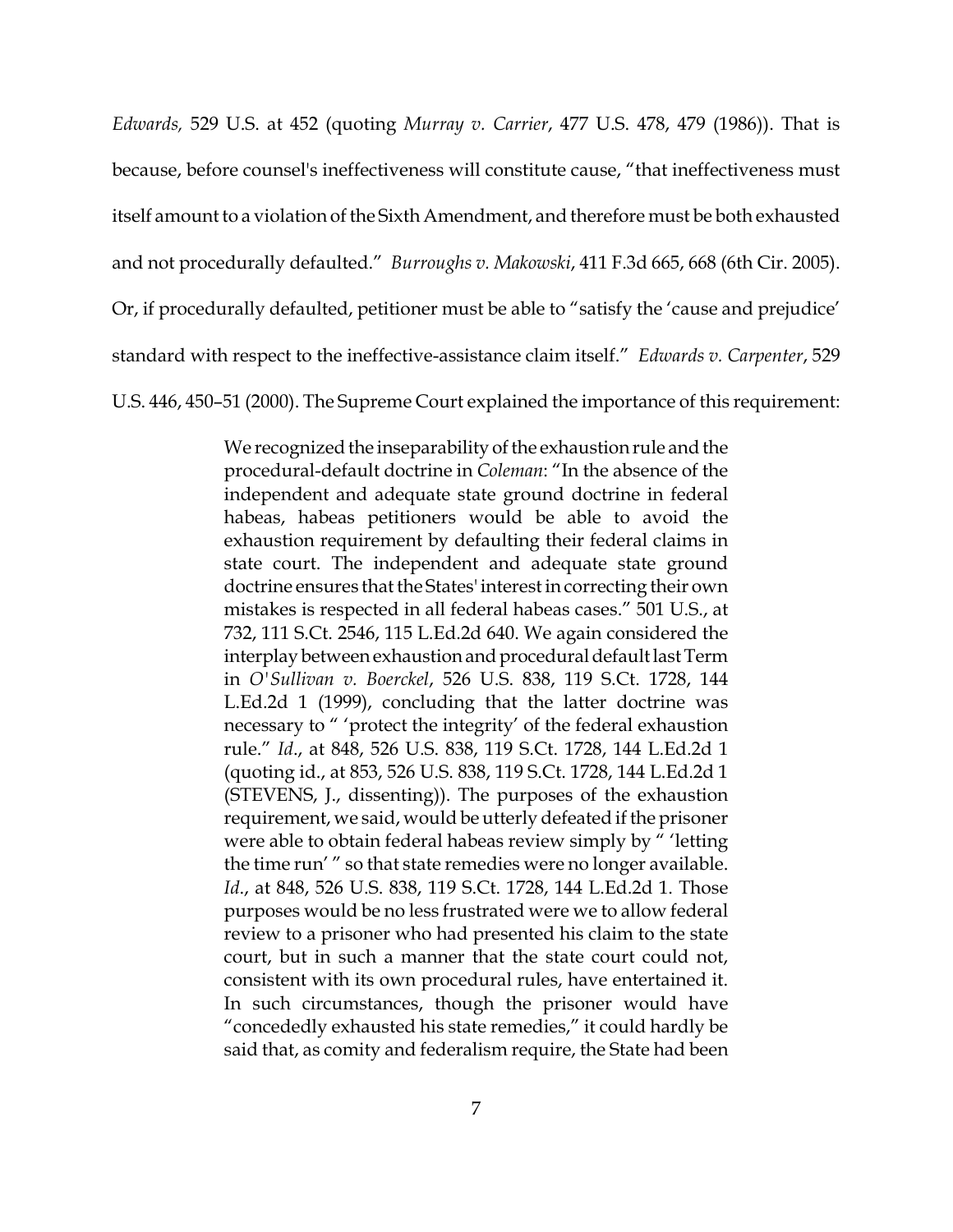given a "fair 'opportunity to pass upon [his claims].' " *Id*., at 854, 526 U.S. 838, 119 S.Ct. 1728, 144 L.Ed.2d 1 (STEVENS, J., dissenting) (emphasis added) (quoting *Darr v. Burford*, 339 U.S. 200, 204, 70 S.Ct. 587, 94 L.Ed. 761 (1950)).

*Edwards*, 529 U.S. at 452–53.

If, after considering all four factors of the *Maupin* test, the court concludes that a procedural default occurred, it must not consider the procedurally defaulted claim on the merits unless "review is needed to prevent a fundamental miscarriage of justice, such as when the petitioner submits new evidence showing that a constitutional violation has probably resulted in a conviction of one who is actually innocent." *Hodges v. Colson*, 727 F.3d 517, 530 (6th Cir. 2013) (citing *Murray v. Carrier*, 477 U.S. 478, 495–96 (1986)).

### **A. Ground Three**

As noted, Petitioner's third ground for relief asserts that the trial court erred by not accepting mitigating evidence at sentencing. It is not entirely clear what facts might support this claim. Petitioner refers to a denial of the right of allocution at sentencing but, as Respondent correctly points out, Petitioner addressed the trial judge at the sentencing. *See* Transcript following *Return* Ex. 104. In any event, he did not raise that issue as part of his *pro se* appellate brief, and conceded that he had addressed the trial judge to express his remorse. Any such issue has been waived. A close reading of Petitioner's brief suggests not that the trial judge refused to consider mitigating evidence but that, according to Petitioner, he did not properly take it into account in deciding to impose a six-year sentence, which was longer than the sentence given to another defendant involved in the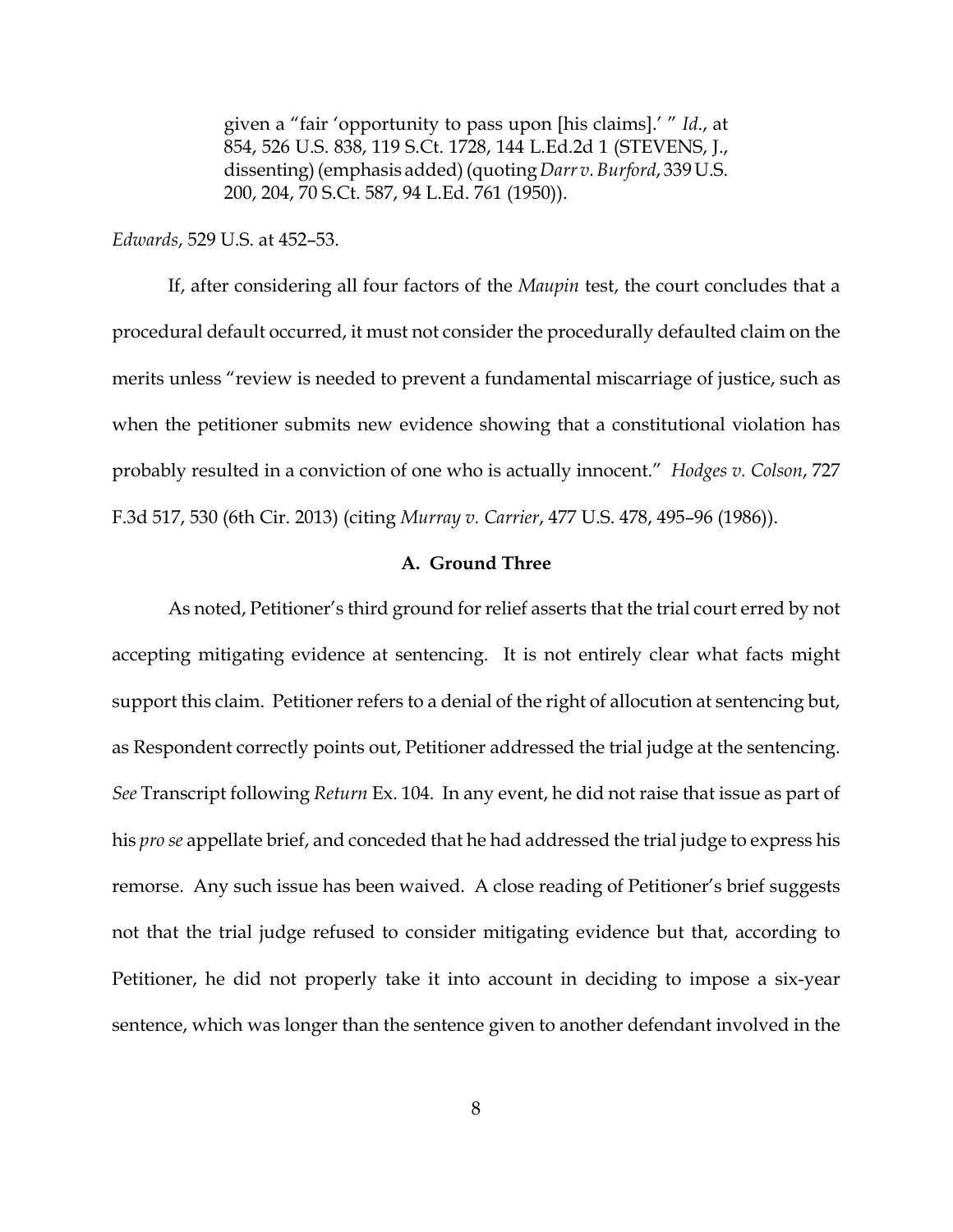same scheme (more on this issue below). While that claim was properly preserved on appeal and addressed on its merits by the Tenth District Court of Appeals, the court treated it as raising only an issue under Ohio law, and found, as a fact, that "nothing in the record suggest[ed] that the court failed to consider the mitigating factors appellant presented." *State v. Murphy*, 2013 WL 6726913, \*5. This Court is bound by that factual finding, *see* 28 U.S.C. §2254(e)(1), and it is also consistent with the transcript of the sentencing hearing. The claim raised in the state court of appeals does not appear to have a federal constitutional component, and any effort to recast the claim in federal constitutional terms now would violate the rule that such claims must be "fairly presented" to the state courts in order to allow them to correct their own mistakes. *See Hicks v. Straub*, *supra*. The Court concludes, alternatively, that this claim is either without merit and lacks factual support in the record or, if it is some type of federal constitutional claim, that it has been procedurally defaulted because it was not presented as such to the state courts.

#### **B. Ground Four**

In Ground Four, Petitioner raises a number of claims of ineffective assistance of trial counsel. In general, he presented these same claims to the state courts through his postconviction petition, which was not only untimely (a fact noted but not relied on by the trial court) but, according to the state courts, barred by *res judicata.* If that is correct, these claims were also procedurally defaulted.

The Court of Appeals, in *McGuire v. Warden, Chillicothe Correctional Inst.*, 738 F.3d 741, 751 (6th Cir. 2013), explained how Ohio applies *res judicata* to claims of ineffective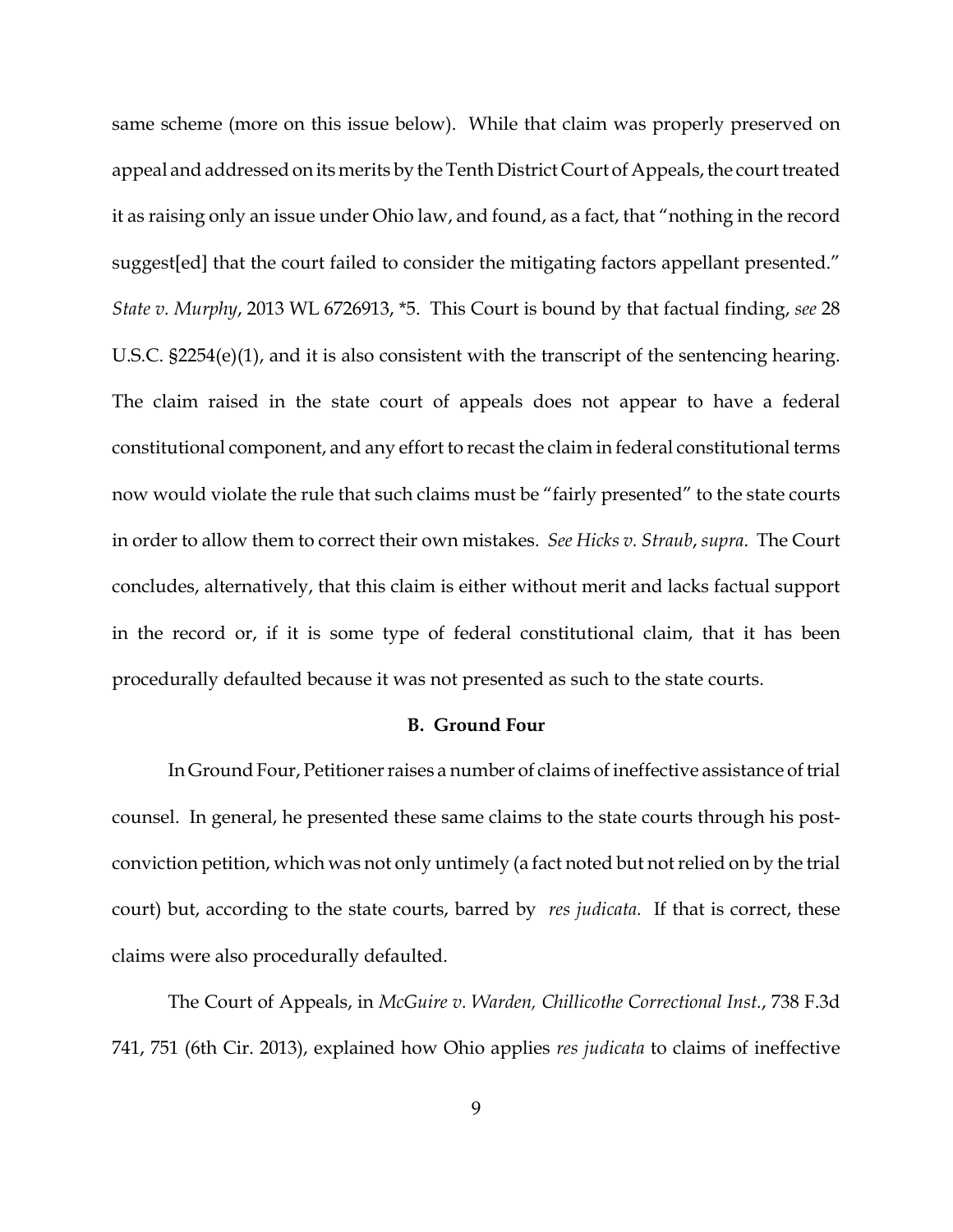assistance of trial counsel:

 Ohio law appears to contemplate two kinds of ineffective assistance of counsel claims, those based only on evidence in the trial record and those based in part on evidence outside the record. Ohio also appears to expect appellate counsel to recognize the types of claims and follow the proper procedure.

As to the first type of claim, res judicata bars an ineffective assistance of counsel claim that relies entirely on evidence inside the trial record, since such a claim could have been brought on direct appeal. This is because in Ohio,

 [u]nder the doctrine of res judicata, a final judgment of conviction bars the convicted defendant from raising and litigating in any proceeding, except an appeal from that judgment, any defense or any claimed lack of due process that was raised or could have been raised by the defendant at the trial which resulted in that judgment of conviction or on an appeal from that judgment.

*State v. Perry*, 10 Ohio St.2d 175, 226 N.E.2d 104, 108 (1967).

Here is how the state court of appeals applied the doctrine in Petitioner's case:

The doctrine of res judicata places a significant restriction on the availability of postconviction relief. [citation omitted]. " 'Under the doctrine of res judicata, a final judgment of conviction bars a convicted defendant who was represented by counsel from raising and litigating in any proceeding except an appeal from that judgment, any defense or any claimed lack of due process that was raised or could have been raised by the defendant at the trial, which resulted in that judgment or conviction, or on an appeal from that judgment.' " (Emphasis deleted.) *State v. Cole*, 2 Ohio St.3d 112, 113 (1982), quoting *Perry* at paragraph nine of the syllabus. "Res judicata also implicitly bars a petitioner from 're-packaging' evidence or issues which either were, or could have been, raised in the context of the petitioner's trial or direct appeal." *Hessler* at ¶ 37, citing *Murphy*, 10th Dist. No. 00AP–233.

To overcome the res judicata bar to postconviction relief, the petitioner must present "competent, relevant, and material evidence" that is outside the record. *State v. Lawson*, 10th Dist. No. 02AP–148, 2002–Ohio–3329, ¶ 15; *State*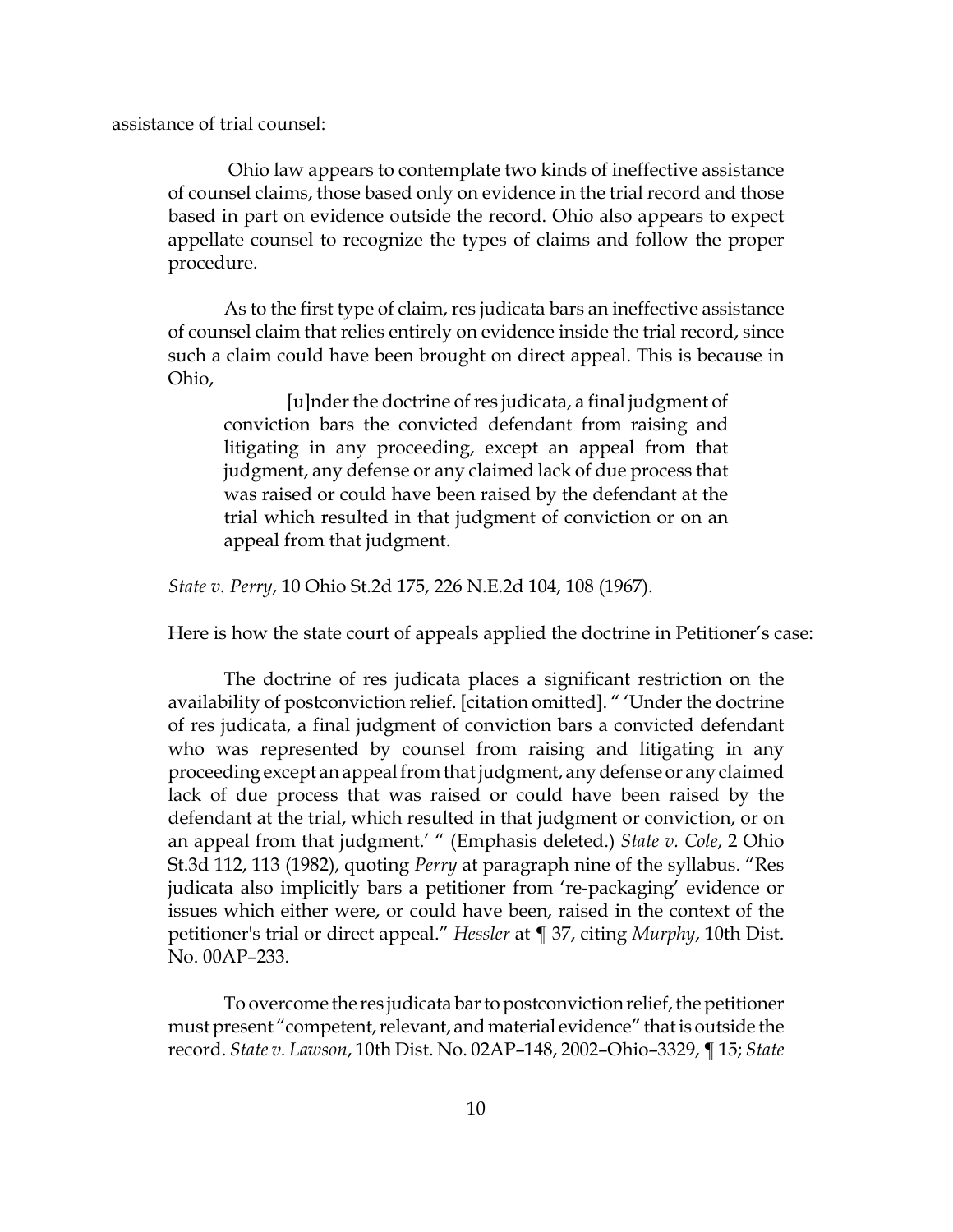*v. Braden*, 10th Dist. No. 02AP–954, 2003–Ohio–2949, ¶ 27. The evidence offered in support must "advance the petitioner's claim beyond a mere hypothesis." *Lawson* at ¶ 15. Additionally, the petitioner must not rely on evidence that was in existence or available for use at the time of trial and that the petitioner should have submitted at trial if he wished to make use of it. *Id*.; *Braden* at ¶ 27.

Here, in his initial postconviction petition, Murphy argued his trial counsel was ineffective in a number of ways, including allegations that his counsel was not adequately prepared to represent him; that his counsel did not investigate key pieces of evidence that could have proved his innocence; and that his counsel induced him to enter a guilty plea by promising him he would receive a sentence of no more than four years with guaranteed release after six months. Though Murphy had occasion to file his own pro se brief during his direct appeal, Murphy did not raise a claim of ineffective assistance of counsel in that appeal. Instead, Murphy's motion filed during his direct appeal asking this court to take judicial notice of his counsel's alleged ineffectiveness demonstrates that Murphy could have made his ineffective argument during his direct appeal but chose not to. *Murphy*, 2013–Ohio–5599, at ¶ 24. Further, his arguments in support of his ineffective assistance claim rely on the trial record, so his claims of ineffective assistance of counsel "could have been fairly determined without resort to evidence outside the record in [his] direct appeal." *State v. McBride*, 10th Dist. No. 14AP–237, 2014–Ohio–5102, ¶ 7, citing *State v. Dixon*, 10th Dist. No. 03AP–564, 2004–Ohio–3374, ¶ 12.

*State v. Murphy,* 2015 WL 5997067, \*3-4. That ruling is consistent with the way in which the doctrine is applied, and constitutes an adequate and independent state ground for the state courts' decision. Petitioner has not argued that there is some cause which might excuse this procedural default, and even if he might claim that his original appellate attorney was ineffective for failing to raise the claim on direct appeal, any such claim was itself procedurally defaulted because Petitioner's Rule 26(B) application for reopening, in which he asserted ineffective assistance of appellate counsel, was defaulted because it was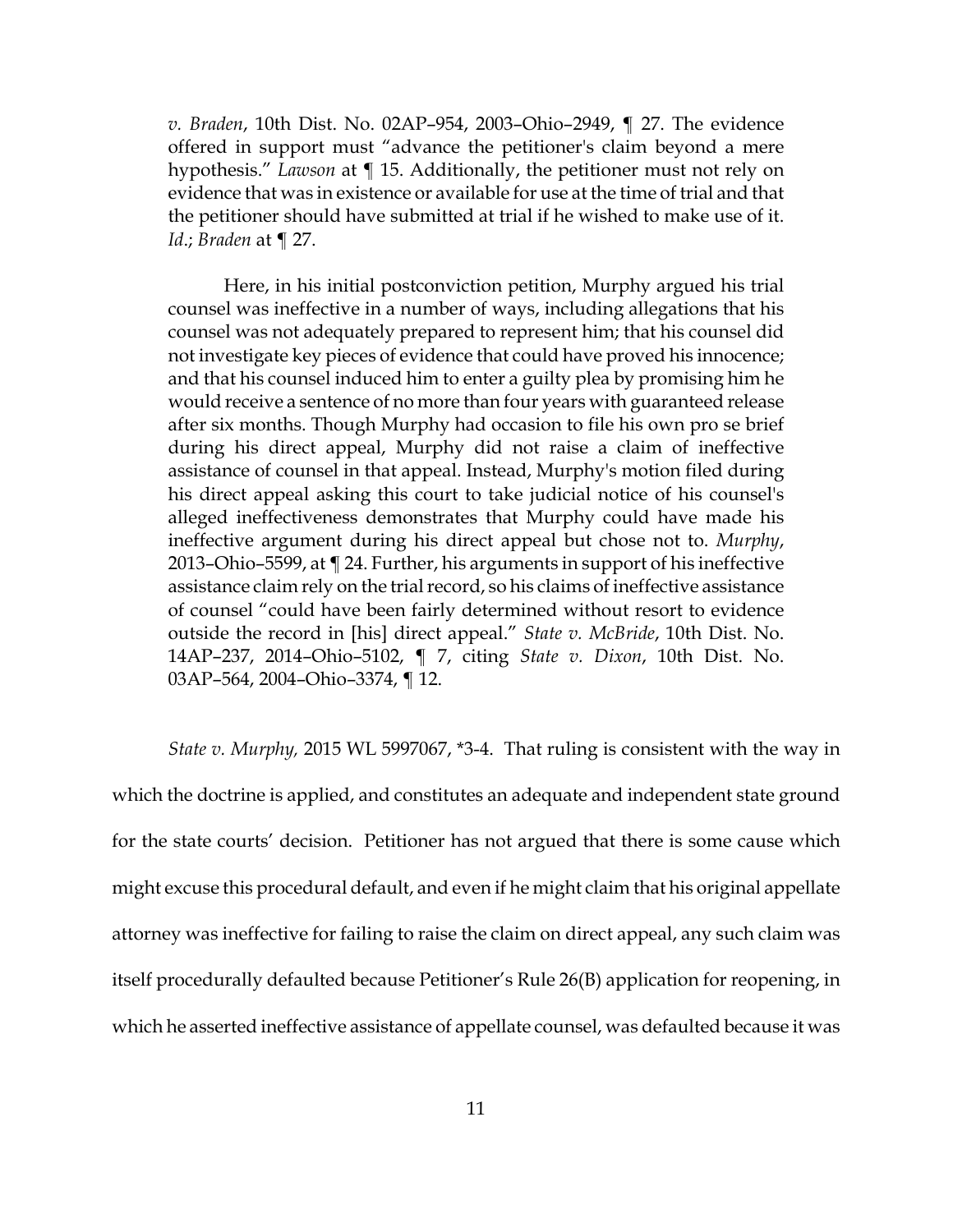not timely filed. Finally, Petitioner makes no claim of actual innocence, and his guilty plea would significantly undercut any such claim. For these reasons, the Court will recommend that no relief be granted on either Ground Three or Ground Four.

#### **III. Grounds One and Two**

Respondent argues that neither ground one nor ground two sets forth a federal constitutional claim. However, Respondent also addresses on its merits Petitioner's claim that the sentence imposed in this case constitutes cruel and unusual punishment in violation of the Eighth Amendment. That is a constitutional argument. Such a claim is properly raised in federal habeas corpus, but it fails for a number of reasons.

Petitioner has consistently argued, in a number of different ways, that the primary problem with his sentence is that it was harsher than the sentence handed down to another participant in the scheme (a Mr. Tubbs), who was, in Petitioner's view, more culpable, but who received only a four-year sentence. Apparently, other participants received lesser sentences as well. On direct appeal, Petitioner's claim was presented under Ohio law (R.C. §2929.11(B)) and analyzed by the state court under that statute. It rejected Petitioner's claim because Petitioner was unable to show that the trial judge failed to consider the applicable sentencing criteria found in §§2929.11 and 29292.12. *State v. Murphy*, 2013 WL 6726913, \*4. It did not address any Eighth Amendment claim because none was made. Any federal constitutional claim was therefore waived and procedurally defaulted. In addition, any such claim is clearly without merit. *See, e.g., Getsy v. Mitchell*, 495 F.3d 295, 305-06 (6th Cir. 2007)(rejecting the notion that the Eighth Amendment is violated when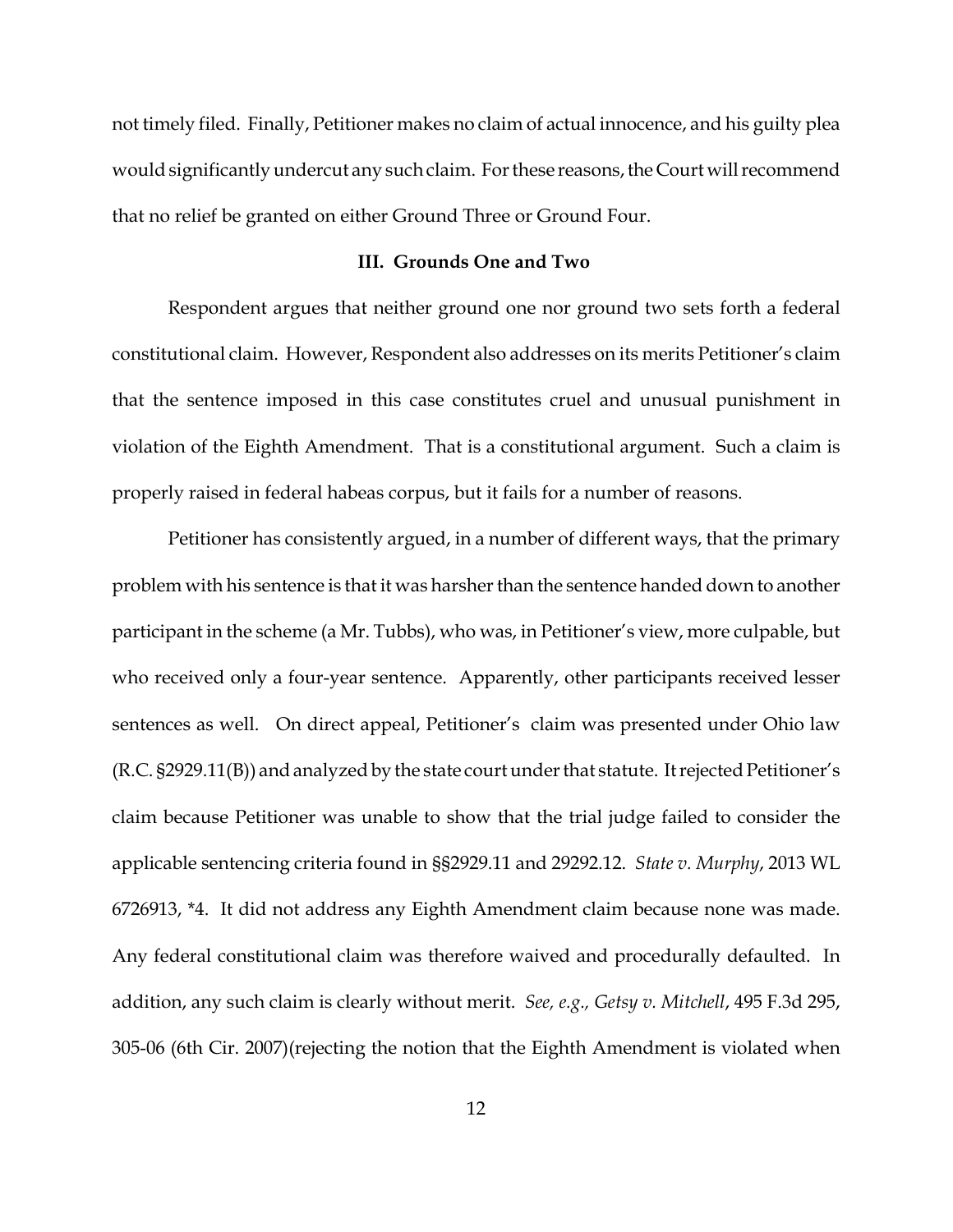similarly-situated defendants receive different sentences), *citing, inter alia, McCleskey v. Kemp*, 481 U.S. 279 (1987).

As to Ground Two, Respondent contends that any issues relating to a state court's restitutionary order cannot be considered in the context of a habeas corpus petition because the Petitioner is not "in custody" pursuant to such an order, and it is a requirement of the habeas corpus statute, 28 U.S.C. §2254(a), that the Petitioner be " in custody pursuant to the judgment of a State court" before relief can be granted. That is a correct statement of the law. *See, e.g., United States v. Watroba*, 56 F.3d 28 (6th Cir. 1995); *Ellison v. Timmerman-Cooper*, 2011 WL 7946038 (S.D. Ohio Sept. 20, 2011), *adopted and affirmed* 2012 WL 1898629, (S.D. Ohio May 23, 2012). As the Court of Appeals observed in *Washington v. McQuiggin*, 529 Fed. Appx. 766, 773, quoting with approval from Brian R. Means, Federal Habeas Manual §1:21 (2012 ed.) "'collateral relief from a noncustodial punishment, such as a fine or restitution order, is not made readily available to a defendant just because he happens at that time to also be subject to custodial penalties.'" Were this Court to grant relief on this claim - which is unlikely given that Petitioner, through counsel, expressly agreed to the amount of restitution to be paid, and the state court of appeals rejected it based on the invited error doctrine, which would be a waiver and procedural default - it would not result in either the release of the Petitioner from custody nor the shortening of his custodial sentence. Consequently, it is not a proper subject for habeas corpus. The Court therefore finds no merit in either the first or second grounds for relief.

#### **IV. Recommended Disposition**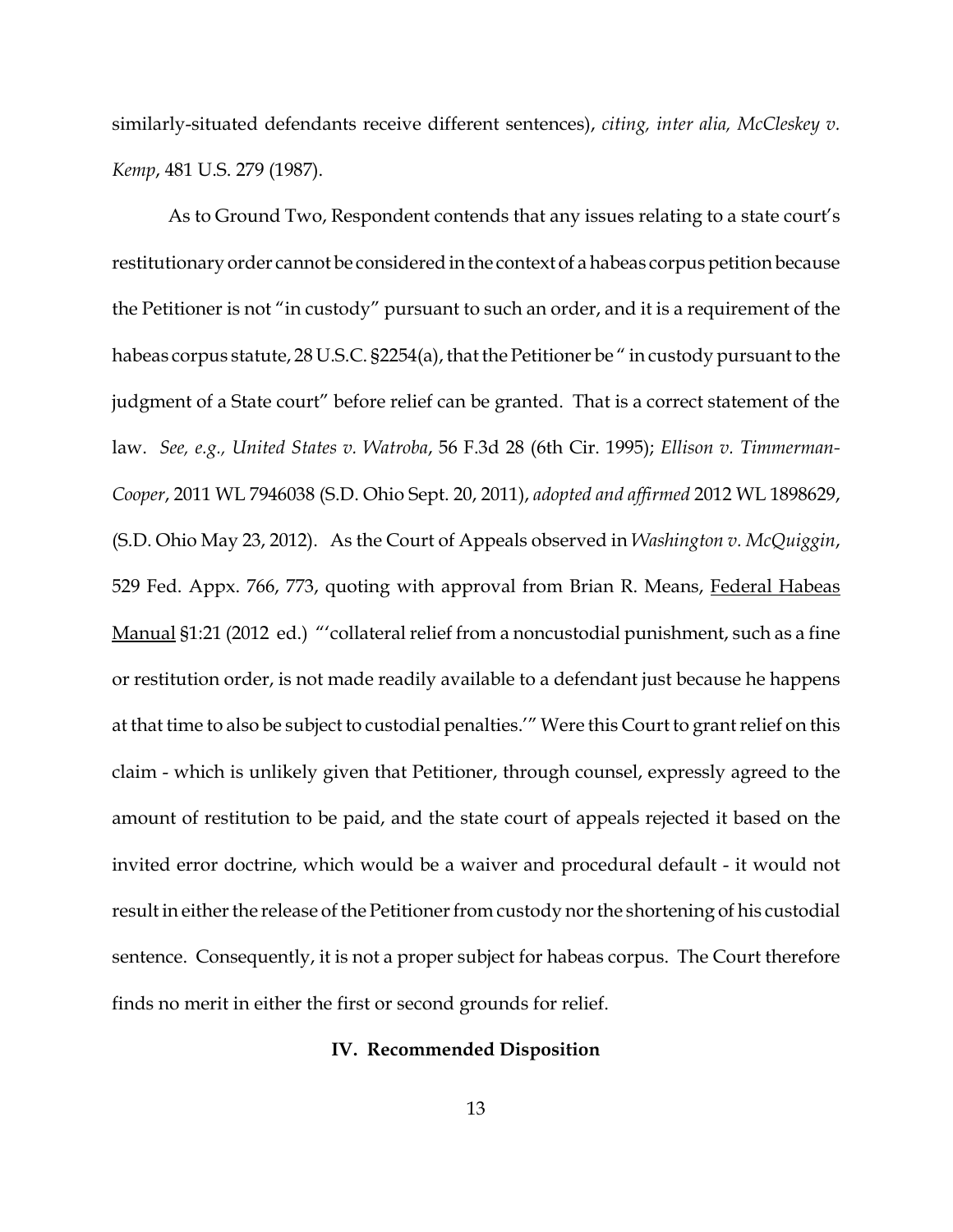For the reasons set forth above, the Magistrate Judge **RECOMMENDS** that this action be **DISMISSED**..

#### **V. Procedure on Objections**

If any party objects to this *Report and Recommendation*, that party may, within fourteen (14) days of the date of this report, file and serve on all parties written objections to those specific proposed findings or recommendations to which objection is made, together with supporting authority for the objection(s). A judge of this Court shall make a *de novo* determination of those portions of the report or specified proposed findings or recommendations to which objection is made. Upon proper objections, a judge of this Court may accept, reject, or modify, in whole or in part, the findings or recommendations made herein, may receive further evidence or may recommit this matter to the magistrate judge with instructions. 28 U.S.C.  $\S$  636(b)(1).

The parties are specifically advised that failure to object to the *Report and Recommendati*on will result in a waiver of the right to have the district judge review the *Report and Recommendation de novo*, and also operates as a waiver of the right to appeal the decision of the District Court adopting the *Report and Recommendation. See Thomas v. Arn,* 474 U.S. 140 (1985); *United States v. Walters*, 638 F.2d 947 (6th Cir.1981).

The parties are further advised that, if they intend to file an appeal of any adverse decision, they may submit arguments in any objections filed, regarding whether a certificate of appealability should issue.